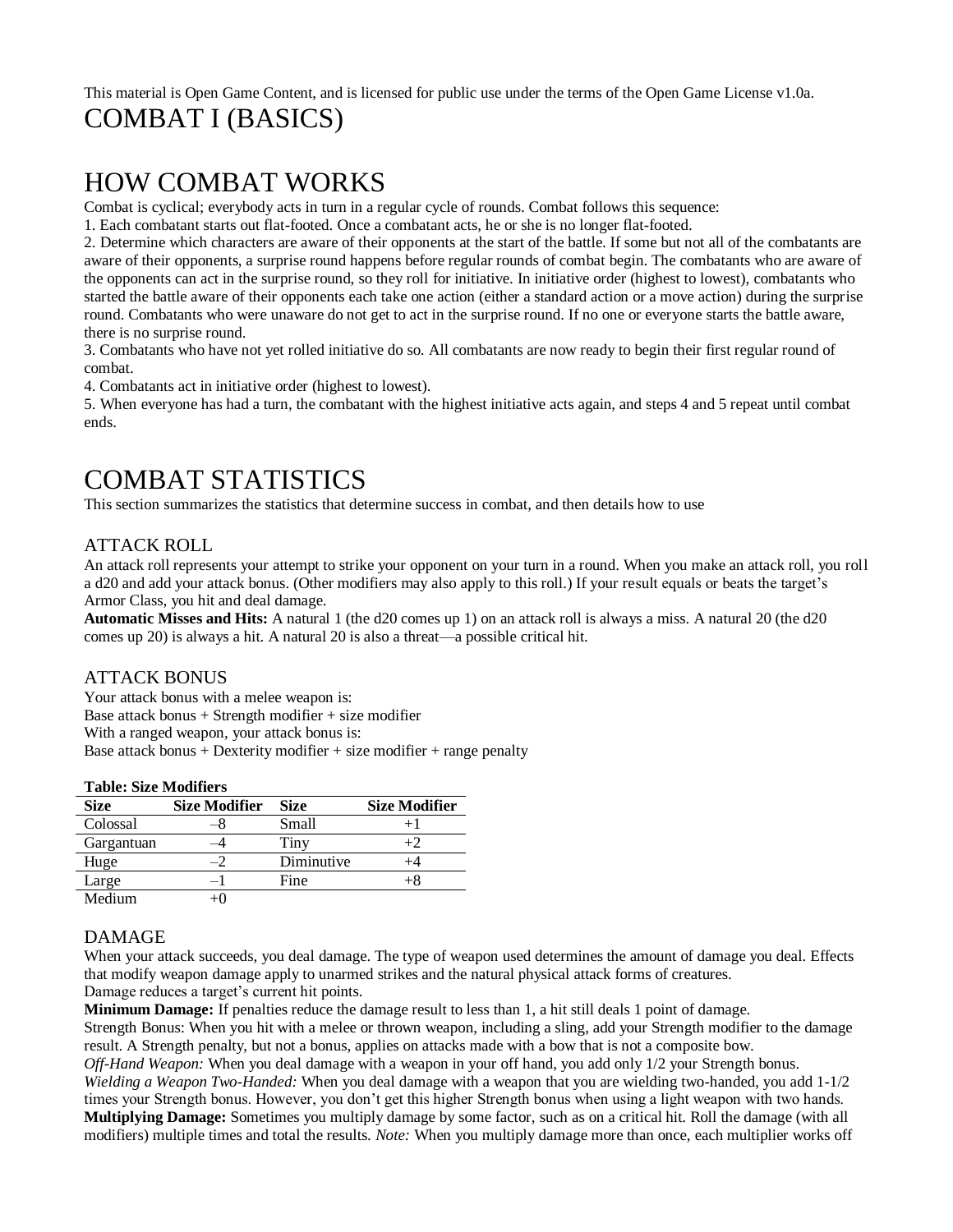the original, unmultiplied damage.

*Exception:* Extra damage dice over and above a weapon's normal damage are never multiplied. **Ability Damage:** Certain creatures and magical effects can cause temporary ability damage (a reduction to an ability score).

### ARMOR CLASS

Your Armor Class (AC) represents how hard it is for opponents to land a solid, damaging blow on you. It's the attack roll result that an opponent needs to achieve to hit you. Your AC is equal to the following:  $10 +$  armor bonus + shield bonus + Dexterity modifier + size modifier

Note that armor limits your Dexterity bonus, so if you're wearing armor, you might not be able to apply your whole Dexterity bonus to your AC.

Sometimes you can't use your Dexterity bonus (if you have one). If you can't react to a blow, you can't use your Dexterity bonus to AC. (If you don't have a Dexterity bonus, nothing happens.)

Other Modifiers: Many other factors modify your AC.

*Enhancement Bonuses:* Enhancement effects make your armor better.

*Deflection Bonus:* Magical deflection effects ward off attacks and improve your AC.

*Natural Armor:* Natural armor improves your AC.

*Dodge Bonuses:* Some other AC bonuses represent actively avoiding blows. These bonuses are called dodge bonuses. Any situation that denies you your Dexterity bonus also denies you dodge bonuses. (Wearing armor, however, does not limit these bonuses the way it limits a Dexterity bonus to AC.) Unlike most sorts of bonuses, dodge bonuses stack with each other. **Touch Attacks:** Some attacks disregard armor, including shields and natural armor. In these cases, the attacker makes a touch attack roll (either ranged or melee). When you are the target of a touch attack, your AC doesn't include any armor bonus, shield bonus, or natural armor bonus. All other modifiers, such as your size modifier, Dexterity modifier, and deflection bonus (if any) apply normally.

#### HIT POINTS

When your hit point total reaches 0, you're disabled. When it reaches  $-1$ , you're dying. When it gets to  $-10$ , you're dead.

#### SPEED

Your speed tells you how far you can move in a round and still do something, such as attack or cast a spell. Your speed depends mostly on your race and what armor you're wearing.

Dwarves, gnomes, and halflings have a speed of 20 feet (4 squares), or 15 feet (3 squares) when wearing medium or heavy armor (except for dwarves, who move 20 feet in any armor).

Humans, elves, half-elves, and half-orcs have a speed of 30 feet (6 squares), or 20 feet (4 squares) in medium or heavy armor. If you use two move actions in a round (sometimes called a "double move" action), you can move up to double your speed. If you spend the entire round to run all out, you can move up to quadruple your speed (or triple if you are in heavy armor).

#### SAVING THROWS

Generally, when you are subject to an unusual or magical attack, you get a saving throw to avoid or reduce the effect. Like an attack roll, a saving throw is a d20 roll plus a bonus based on your class, level, and an ability score. Your saving throw modifier is: Base save bonus + ability modifier

**Saving Throw Types:** The three different kinds of saving throws are Fortitude, Reflex, and Will:

*Fortitude:* These saves measure your ability to stand up to physical punishment or attacks against your vitality and health. Apply your Constitution modifier to your Fortitude saving throws.

*Reflex:* These saves test your ability to dodge area attacks. Apply your Dexterity modifier to your Reflex saving throws. *Will:* These saves reflect your resistance to mental influence as well as many magical effects. Apply your Wisdom modifier to your Will saving throws.

**Saving Throw Difficulty Class:** The DC for a save is determined by the attack itself.

**Automatic Failures and Successes:** A natural 1 (the d20 comes up 1) on a saving throw is always a failure (and may cause damage to exposed items; see Items Surviving after a Saving Throw). A natural 20 (the d20 comes up 20) is always a success.

## INITIATIVE

**Initiative Checks:** At the start of a battle, each combatant makes an initiative check. An initiative check is a Dexterity check. Each character applies his or her Dexterity modifier to the roll. Characters act in order, counting down from highest result to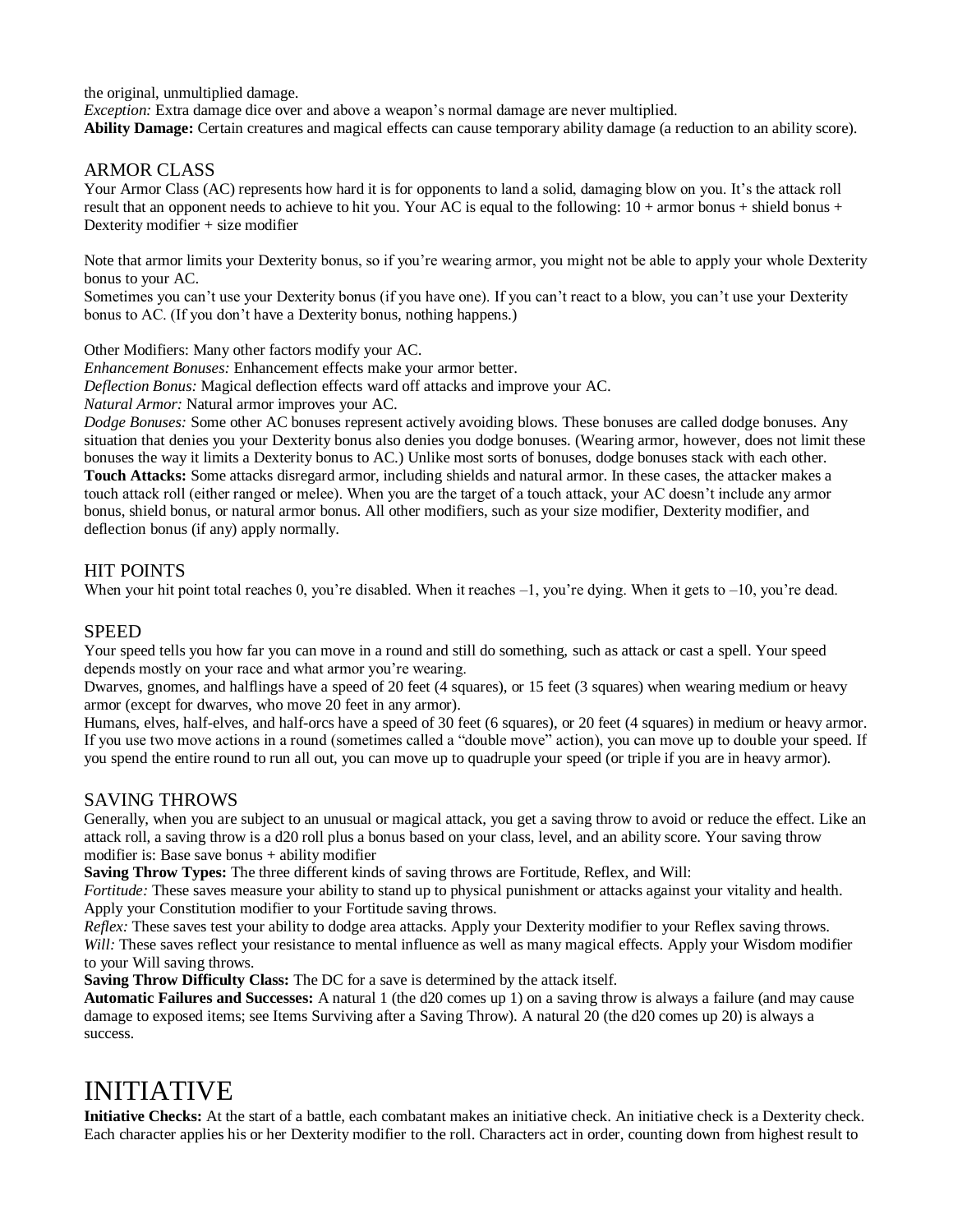lowest. In every round that follows, the characters act in the same order (unless a character takes an action that results in his or her initiative changing; see Special Initiative Actions).

If two or more combatants have the same initiative check result, the combatants who are tied act in order of total initiative modifier (highest first). If there is still a tie, the tied characters should roll again to determine which one of them goes before the other.

**Flat-Footed:** At the start of a battle, before you have had a chance to act (specifically, before your first regular turn in the initiative order), you are flat-footed. You can't use your Dexterity bonus to AC (if any) while flat-footed. Barbarians and rogues have the uncanny dodge extraordinary ability, which allows them to avoid losing their Dexterity bonus to AC due to being flat-footed.

A flat-footed character can't make attacks of opportunity.

**Inaction:** Even if you can't take actions, you retain your initiative score for the duration of the encounter.

#### SURPRISE

When a combat starts, if you are not aware of your opponents and they are aware of you, you're surprised.

#### Determining Awareness

Sometimes all the combatants on a side are aware of their opponents, sometimes none are, and sometimes only some of them are. Sometimes a few combatants on each side are aware and the other combatants on each side are unaware. Determining awareness may call for Listen checks, Spot checks, or other checks.

**The Surprise Round:** If some but not all of the combatants are aware of their opponents, a surprise round happens before regular rounds begin. Any combatants aware of the opponents can act in the surprise round, so they roll for initiative. In initiative order (highest to lowest), combatants who started the battle aware of their opponents each take a standard action during the surprise round. You can also take free actions during the surprise round. If no one or everyone is surprised, no surprise round occurs.

**Unaware Combatants:** Combatants who are unaware at the start of battle don't get to act in the surprise round. Unaware combatants are flat-footed because they have not acted yet, so they lose any Dexterity bonus to AC.

## ATTACKS OF OPPORTUNITY

Sometimes a combatant in a melee lets her guard down. In this case, combatants near her can take advantage of her lapse in defense to attack her for free. These free attacks are called attacks of opportunity.

**Threatened Squares:** You threaten all squares into which you can make a melee attack, even when it is not your action. Generally, that means everything in all squares adjacent to your space (including diagonally). An enemy that takes certain actions while in a threatened square provokes an attack of opportunity from you. If you're unarmed, you don't normally threaten any squares and thus can't make attacks of opportunity.

*Reach Weapons:* Most creatures of Medium or smaller size have a reach of only 5 feet. This means that they can make melee attacks only against creatures up to 5 feet (1 square) away. However, Small and Medium creatures wielding reach weapons threaten more squares than a typical creature. In addition, most creatures larger than Medium have a natural reach of 10 feet or more.

**Provoking an Attack of Opportunity:** Two kinds of actions can provoke attacks of opportunity: moving out of a threatened square and performing an action within a threatened square.

*Moving:* Moving out of a threatened square usually provokes an attack of opportunity from the threatening opponent. There are two common methods of avoiding such an attack—the 5-foot-step and the withdraw action (see below).

*Performing a Distracting Act:* Some actions, when performed in a threatened square, provoke attacks of opportunity as you divert your attention from the battle. Table: Actions in Combat notes many of the actions that provoke attacks of opportunity. Remember that even actions that normally provoke attacks of opportunity may have exceptions to this rule.

**Making an Attack of Opportunity:** An attack of opportunity is a single melee attack, and you can only make one per round. You don't have to make an attack of opportunity if you don't want to.

An experienced character gets additional regular melee attacks (by using the full attack action), but at a lower attack bonus. You make your attack of opportunity, however, at your normal attack bonus—even if you've already attacked in the round. An attack of opportunity "interrupts" the normal flow of actions in the round. If an attack of opportunity is provoked, immediately resolve the attack of opportunity, then continue with the next character's turn (or complete the current turn, if the attack of opportunity was provoked in the midst of a character's turn).

*Combat Reflexes and Additional Attacks of Opportunity:* If you have the Combat Reflexes feat you can add your Dexterity modifier to the number of attacks of opportunity you can make in a round. This feat does not let you make more than one attack for a given opportunity, but if the same opponent provokes two attacks of opportunity from you, you could make two separate attacks of opportunity (since each one represents a different opportunity). Moving out of more than one square threatened by the same opponent in the same round doesn't count as more than one opportunity for that opponent. All these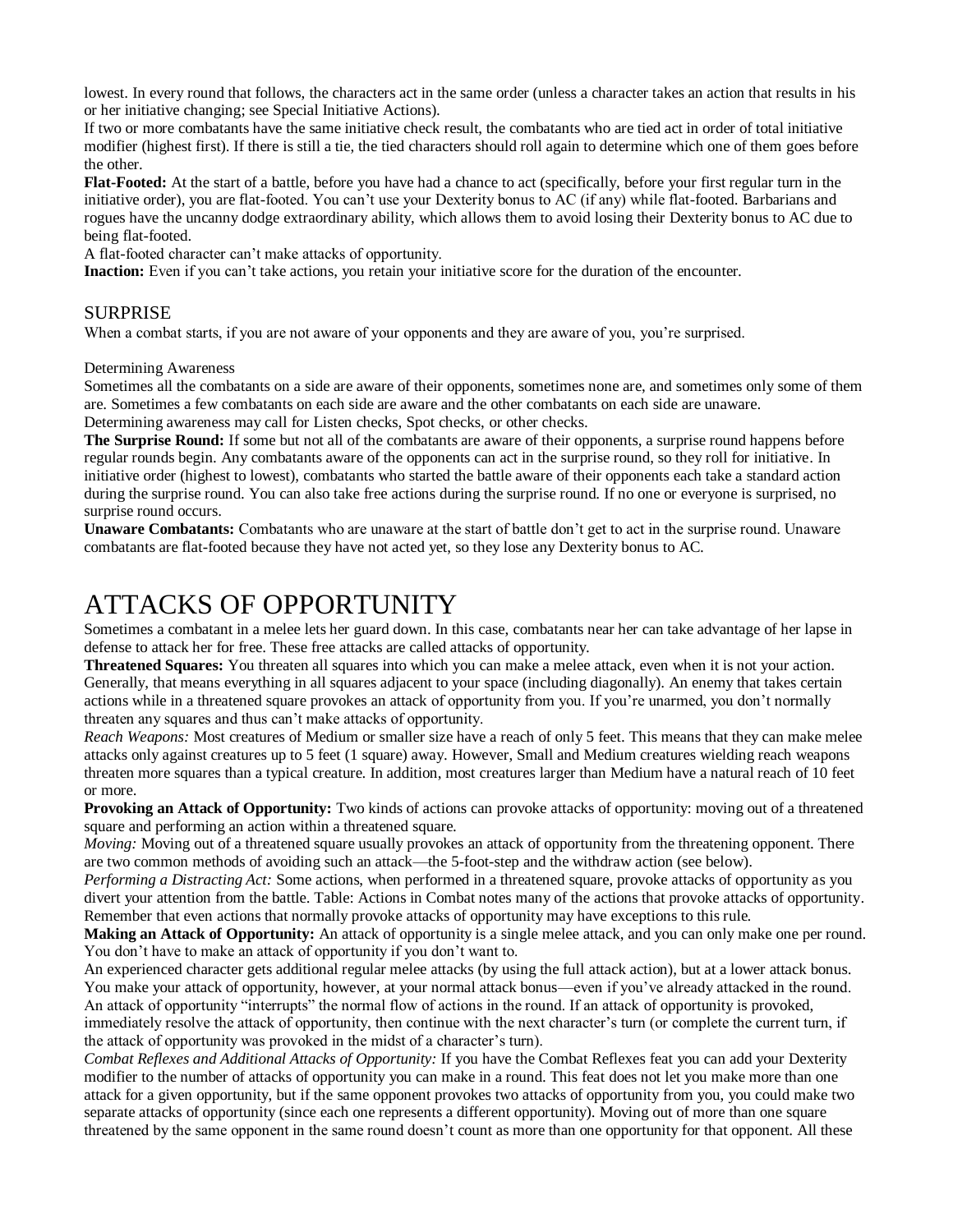# ACTIONS IN COMBAT

## THE COMBAT ROUND

Each round represents 6 seconds in the game world. A round presents an opportunity for each character involved in a combat situation to take an action.

Each round's activity begins with the character with the highest initiative result and then proceeds, in order, from there. Each round of a combat uses the same initiative order. When a character's turn comes up in the initiative sequence, that character performs his entire round's worth of actions. (For exceptions, see Attacks of Opportunity and Special Initiative Actions.) For almost all purposes, there is no relevance to the end of a round or the beginning of a round. A round can be a segment of game time starting with the first character to act and ending with the last, but it usually means a span of time from one round to the same initiative count in the next round. Effects that last a certain number of rounds end just before the same initiative count that they began on.

## ACTION TYPES

An action's type essentially tells you how long the action takes to perform (within the framework of the 6-second combat round) and how movement is treated. There are four types of actions: standard actions, move actions, full-round actions, and free actions.

In a normal round, you can perform a standard action and a move action, or you can perform a full-round action. You can also perform one or more free actions. You can always take a move action in place of a standard action.

In some situations (such as in a surprise round), you may be limited to taking only a single move action or standard action. **Standard Action:** A standard action allows you to do something, most commonly make an attack or cast a spell. See Table: Actions in Combat for other standard actions.

**Move Action:** A move action allows you to move your speed or perform an action that takes a similar amount of time. See Table: Actions in Combat.

You can take a move action in place of a standard action. If you move no actual distance in a round (commonly because you have swapped your move for one or more equivalent actions), you can take one 5-foot step either before, during, or after the action.

**Full-Round Action:** A full-round action consumes all your effort during a round. The only movement you can take during a full-round action is a 5-foot step before, during, or after the action. You can also perform free actions (see below). Some full-round actions do not allow you to take a 5-foot step.

Some full-round actions can be taken as standard actions, but only in situations when you are limited to performing only a standard action during your round. The descriptions of specific actions, below, detail which actions allow this option. Free Action: Free actions consume a very small amount of time and effort. You can perform one or more free actions while

taking another action normally. However, there are reasonable limits on what you can really do for free. **Not an Action:** Some activities are so minor that they are not even considered free actions. They literally don't take any time

at all to do and are considered an inherent part of doing something else.

**Restricted Activity:** In some situations, you may be unable to take a full round's worth of actions. In such cases, you are restricted to taking only a single standard action or a single move action (plus free actions as normal). You can't take a fullround action (though you can start or complete a full-round action by using a standard action; see below).

| <b>Table: Actions in Combat</b>                  |                          |
|--------------------------------------------------|--------------------------|
| <b>Standard Action</b>                           | Attack of                |
|                                                  | Opportunity <sup>1</sup> |
| Attack (melee)                                   | N <sub>0</sub>           |
| Attack (ranged)                                  | Yes                      |
| Attack (unarmed)                                 | Yes                      |
| Activate a magic item other than a potion or oil | N <sub>0</sub>           |
| Aid another                                      | Maybe <sup>2</sup>       |
| Bull rush                                        | Yes                      |
| Cast a spell (1 standard action casting time)    | Yes                      |
| Concentrate to maintain an active spell          | N <sub>0</sub>           |
| Dismiss a spell                                  | N <sub>0</sub>           |
| Draw a hidden weapon (see Sleight of Hand        | No                       |
| skill)                                           |                          |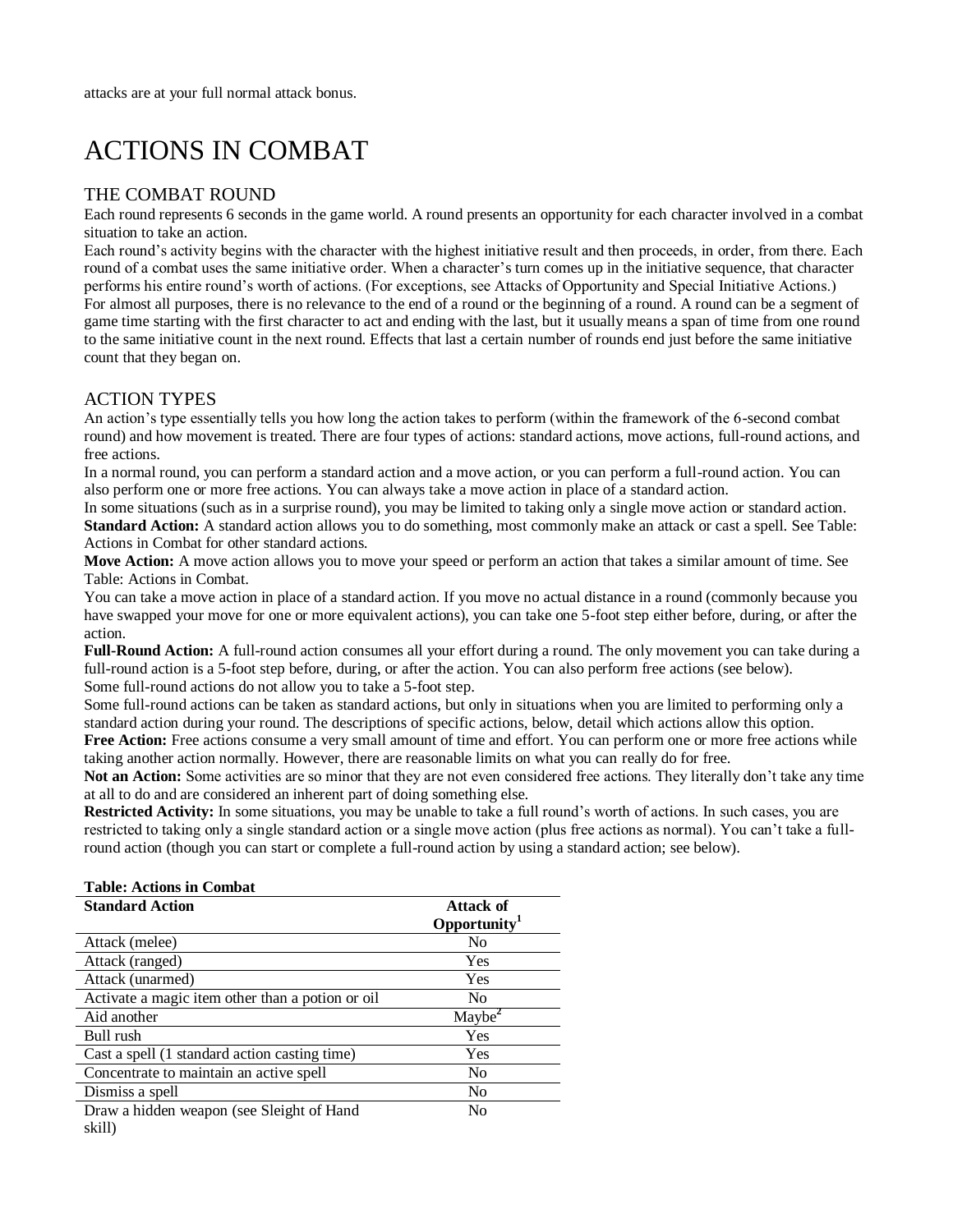| Drink a potion or apply an oil                        | Yes                                          |
|-------------------------------------------------------|----------------------------------------------|
| Escape a grapple                                      | N <sub>0</sub>                               |
| Feint                                                 | No                                           |
| Light a torch with a tindertwig                       | Yes                                          |
| Lower spell resistance                                | N <sub>o</sub>                               |
| Make a dying friend stable (see Heal skill)           | Yes                                          |
| Overrun                                               | N <sub>o</sub>                               |
| Read a scroll                                         | Yes                                          |
| Ready (triggers a standard action)                    | No                                           |
| Sunder a weapon (attack)                              | Yes                                          |
| Sunder an object (attack)                             | Maybe <sup>3</sup>                           |
| Total defense                                         | No                                           |
| Turn or rebuke undead                                 | $\overline{No}$                              |
| Use extraordinary ability                             | $\overline{No}$                              |
| Use skill that takes 1 action                         | Usually                                      |
| Use spell-like ability                                | Yes                                          |
| Use supernatural ability                              | $\overline{No}$                              |
| <b>Move Action</b>                                    | <b>Attack of</b>                             |
|                                                       | Opportunity <sup>1</sup>                     |
| Move                                                  | Yes                                          |
| Control a frightened mount                            | Yes                                          |
| Direct or redirect an active spell                    | N <sub>o</sub>                               |
| Draw a weapon4                                        | N <sub>o</sub>                               |
| Load a hand crossbow or light crossbow                | Yes                                          |
| Open or close a door                                  | N <sub>o</sub>                               |
| Mount a horse or dismount                             | N <sub>o</sub>                               |
| Move a heavy object                                   | Yes                                          |
| Pick up an item                                       | Yes                                          |
| Sheathe a weapon                                      | Yes                                          |
| Stand up from prone                                   | Yes                                          |
|                                                       |                                              |
| Ready or loose a shield <sup>4</sup>                  | No                                           |
| Retrieve a stored item                                | Yes                                          |
| <b>Full-Round Action</b>                              | <b>Attack of</b>                             |
|                                                       | Opportunity <sup>1</sup>                     |
| Full attack                                           | No                                           |
| Charge <sub>5</sub>                                   | No                                           |
| Deliver coup de grace                                 | Yes                                          |
| Escape from a net                                     | Yes                                          |
| Extinguish flames                                     | N <sub>0</sub>                               |
| Light a torch                                         | Yes                                          |
| Load a heavy or repeating crossbow                    | Yes                                          |
| Lock or unlock weapon in locked gauntlet              | Yes                                          |
| Prepare to throw splash weapon                        | Yes                                          |
| Run                                                   | Yes                                          |
| Use skill that takes 1 round                          | Usually                                      |
| Use touch spell on up to six friends                  | Yes                                          |
| Withdraw <sup>5</sup>                                 | No                                           |
| <b>Free Action</b>                                    | <b>Attack of</b>                             |
|                                                       | Opportunity <sup>1</sup>                     |
| Cast a quickened spell                                | No                                           |
| Cease concentration on a spell                        | No                                           |
| $\overline{D}$ rop an item                            | No                                           |
| Drop to the floor                                     | No                                           |
| Prepare spell components to cast a spell <sup>6</sup> | No                                           |
| Speak                                                 | No                                           |
| <b>No Action</b>                                      | <b>Attack of</b><br>Opportunity <sup>1</sup> |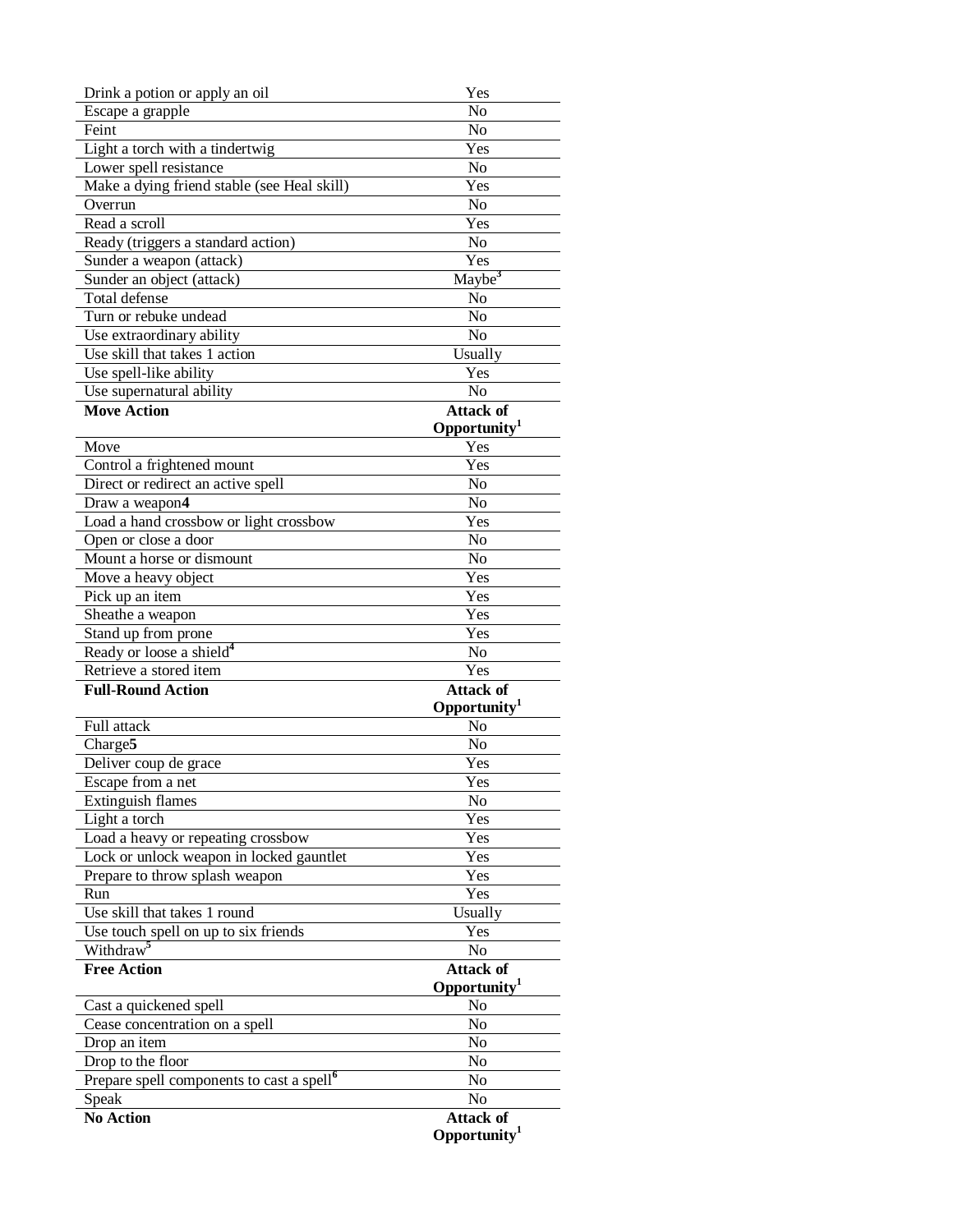| Delay                           | No     |
|---------------------------------|--------|
| 5-foot step                     | No     |
| <b>Action Type Varies</b>       |        |
| Disarm <sup>7</sup>             | Yes    |
| $\overline{Graph}$ <sup>7</sup> | Yes    |
| Trip an opponent'               | Yes    |
| Use feat $8$                    | Varies |

1 Regardless of the action, if you move out of a threatened square, you usually provoke an attack of opportunity. This column indicates whether the action itself, not moving, provokes an attack of opportunity.

2 If you aid someone performing an action that would normally provoke an attack of opportunity, then the act of aiding another provokes an attack of opportunity as well.

3 If the object is being held, carried, or worn by a creature, yes. If not, no.

4 If you have a base attack bonus of +1 or higher, you can combine one of these actions with a regular move. If you have the Two- Weapon Fighting feat, you can draw two light or one-handed weapons in the time it would normally take you to draw one.

5 May be taken as a standard action if you are limited to taking only a single action in a round.

6 Unless the component is an extremely large or awkward item.

7 These attack forms substitute for a melee attack, not an action. As melee attacks, they can be used once in an attack or charge action, one or more times in a full attack action, or even as an attack of opportunity.

8 The description of a feat defines its effect.

#### STANDARD ACTIONS

#### **Attack**

Making an attack is a standard action.

**Melee Attacks:** With a normal melee weapon, you can strike any opponent within 5 feet. (Opponents within 5 feet are considered adjacent to you.) Some melee weapons have reach, as indicated in their descriptions. With a typical reach weapon, you can strike opponents 10 feet away, but you can't strike adjacent foes (those within 5 feet).

**Unarmed Attacks:** Striking for damage with punches, kicks, and head butts is much like attacking with a melee weapon, except for the following:

*Attacks of Opportunity:* Attacking unarmed provokes an attack of opportunity from the character you attack, provided she is armed. The attack of opportunity comes before your attack. An unarmed attack does not provoke attacks of opportunity from other foes nor does it provoke an attack of opportunity from an unarmed foe.

An unarmed character can't take attacks of opportunity (but see "Armed" Unarmed Attacks, below).

*"Armed" Unarmed Attacks:* Sometimes a character's or creature's unarmed attack counts as an armed attack. A monk, a character with the Improved Unarmed Strike feat, a spellcaster delivering a touch attack spell, and a creature with natural physical weapons all count as being armed.

Note that being armed counts for both offense and defense (the character can make attacks of opportunity)

*Unarmed Strike Damage:* An unarmed strike from a Medium character deals 1d3 points of damage (plus your Strength modifier, as normal). A Small character's unarmed strike deals 1d2 points of damage, while a Large character's unarmed strike deals 1d4 points of damage. All damage from unarmed strikes is nonlethal damage. Unarmed strikes count as light weapons (for purposes of two-weapon attack penalties and so on).

*Dealing Lethal Damage:* You can specify that your unarmed strike will deal lethal damage before you make your attack roll, but you take a –4 penalty on your attack roll. If you have the Improved Unarmed Strike feat, you can deal lethal damage with an unarmed strike without taking a penalty on the attack roll.

**Ranged Attacks:** With a ranged weapon, you can shoot or throw at any target that is within the weapon's maximum range and in line of sight. The maximum range for a thrown weapon is five range increments. For projectile weapons, it is ten range increments. Some ranged weapons have shorter maximum ranges, as specified in their descriptions.

**Attack Rolls:** An attack roll represents your attempts to strike your opponent.

Your attack roll is  $1d20 +$  your attack bonus with the weapon you're using. If the result is at least as high as the target's AC, you hit and deal damage.

**Automatic Misses and Hits:** A natural 1 (the d20 comes up 1) on the attack roll is always a miss. A natural 20 (the d20 comes up 20) is always a hit. A natural 20 is also a threat—a possible critical hit.

**Damage Rolls:** If the attack roll result equals or exceeds the target's AC, the attack hits and you deal damage. Roll the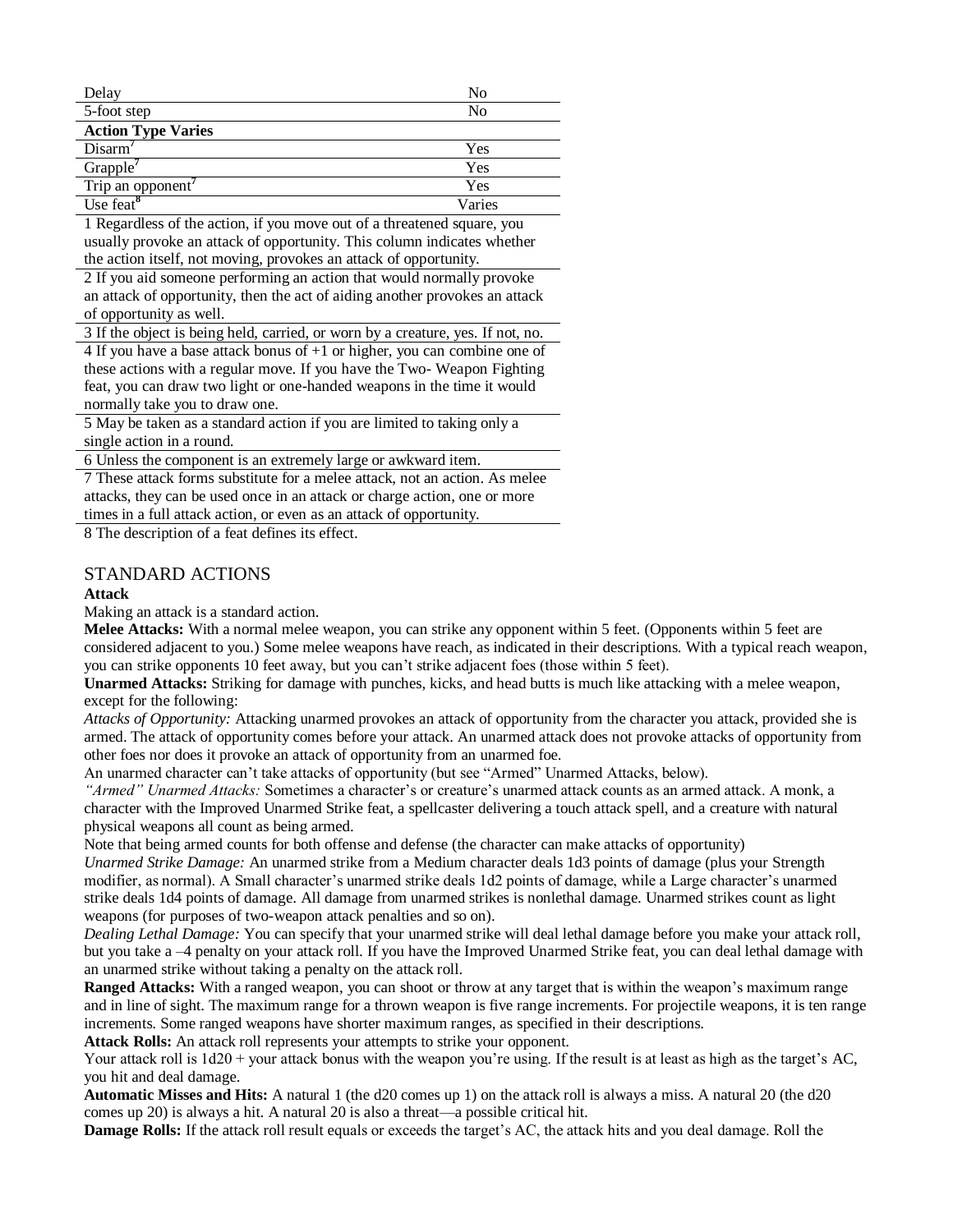appropriate damage for your weapon. Damage is deducted from the target's current hit points.

**Multiple Attacks:** A character who can make more than one attack per round must use the full attack action (see Full-Round Actions, below) in order to get more than one attack.

**Shooting or Throwing into a Melee:** If you shoot or throw a ranged weapon at a target engaged in melee with a friendly character, you take a –4 penalty on your attack roll. Two characters are engaged in melee if they are enemies of each other and either threatens the other. (An unconscious or otherwise immobilized character is not considered engaged unless he is actually being attacked.)

If your target (or the part of your target you're aiming at, if it's a big target) is at least 10 feet away from the nearest friendly character, you can avoid the –4 penalty, even if the creature you're aiming at is engaged in melee with a friendly character. *Precise Shot:* If you have the Precise Shot feat you don't take this penalty.

**Fighting Defensively as a Standard Action:** You can choose to fight defensively when attacking. If you do so, you take a – 4 penalty on all attacks in a round to gain a +2 dodge bonus to AC for the same round.

**Critical Hits:** When you make an attack roll and get a natural 20 (the d20 shows 20), you hit regardless of your target's Armor Class, and you have scored a threat. The hit might be a critical hit (or "crit"). To find out if it's a critical hit, you immediately make a critical roll—another attack roll with all the same modifiers as the attack roll you just made. If the critical roll also results in a hit against the target's AC, your original hit is a critical hit. (The critical roll just needs to hit to give you a crit. It doesn't need to come up 20 again.) If the critical roll is a miss, then your hit is just a regular hit. A critical hit means that you roll your damage more than once, with all your usual bonuses, and add the rolls together. Unless

otherwise specified, the threat range for a critical hit on an attack roll is 20, and the multiplier is x2.

*Exception:* Extra damage over and above a weapon's normal damage is not multiplied when you score a critical hit. *Increased Threat Range:* Sometimes your threat range is greater than 20. That is, you can score a threat on a lower number. In such cases, a roll of lower than 20 is not an automatic hit. Any attack roll that doesn't result in a hit is not a threat. *Increased Critical Multiplier:* Some weapons deal better than double damage on a critical hit.

*Spells and Critical Hits:* A spell that requires an attack roll can score a critical hit. A spell attack that requires no attack roll cannot score a critical hit.

#### **Cast a Spell**

Most spells require 1 standard action to cast. You can cast such a spell either before or after you take a move action. *Note:* You retain your Dexterity bonus to AC while casting.

**Spell Components:** To cast a spell with a verbal (V) component, your character must speak in a firm voice. If you're gagged or in the area of a *silence* spell, you can't cast such a spell. A spellcaster who has been deafened has a 20% chance to spoil any spell he tries to cast if that spell has a verbal component.

To cast a spell with a somatic (S) component, you must gesture freely with at least one hand. You can't cast a spell of this type while bound, grappling, or with both your hands full or occupied.

To cast a spell with a material (M), focus (F), or divine focus (DF) component, you have to have the proper materials, as described by the spell. Unless these materials are elaborate preparing these materials is a free action. For material components and focuses whose costs are not listed, you can assume that you have them if you have your spell component pouch.

Some spells have an experience point (XP) component and entail an experience point cost to you. No spell can restore the lost XP. You cannot spend so much XP that you lose a level, so you cannot cast the spell unless you have enough XP to spare. However, you may, on gaining enough XP to achieve a new level, immediately spend the XP on casting the spell rather than keeping it to advance a level. The XP are expended when you cast the spell, whether or not the casting succeeds. **Concentration:** You must concentrate to cast a spell. If you can't concentrate you can't cast a spell. If you start casting a spell but something interferes with your concentration you must make a Concentration check or lose the spell. The check's DC depends on what is threatening your concentration (see the Concentration skill). If you fail, the spell fizzles with no effect. If you prepare spells, it is lost from preparation. If you cast at will, it counts against your daily limit of spells even though you did not cast it successfully.

**Concentrating to Maintain a Spell:** Some spells require continued concentration to keep them going. Concentrating to maintain a spell is a standard action that doesn't provoke an attack of opportunity. Anything that could break your concentration when casting a spell can keep you from concentrating to maintain a spell. If your concentration breaks, the spell ends.

**Casting Time:** Most spells have a casting time of 1 standard action. A spell cast in this manner immediately takes effect. **Attacks of Opportunity:** Generally, if you cast a spell, you provoke attacks of opportunity from threatening enemies. If you take damage from an attack of opportunity, you must make a Concentration check (DC 10 + points of damage taken + spell level) or lose the spell. Spells that require only a free action to cast don't provoke attacks of opportunity.

**Casting on the Defensive:** Casting a spell while on the defensive does not provoke an attack of opportunity. It does, however, require a Concentration check (DC 15 + spell level) to pull off. Failure means that you lose the spell.

**Touch Spells in Combat:** Many spells have a range of touch. To use these spells, you cast the spell and then touch the subject, either in the same round or any time later. In the same round that you cast the spell, you may also touch (or attempt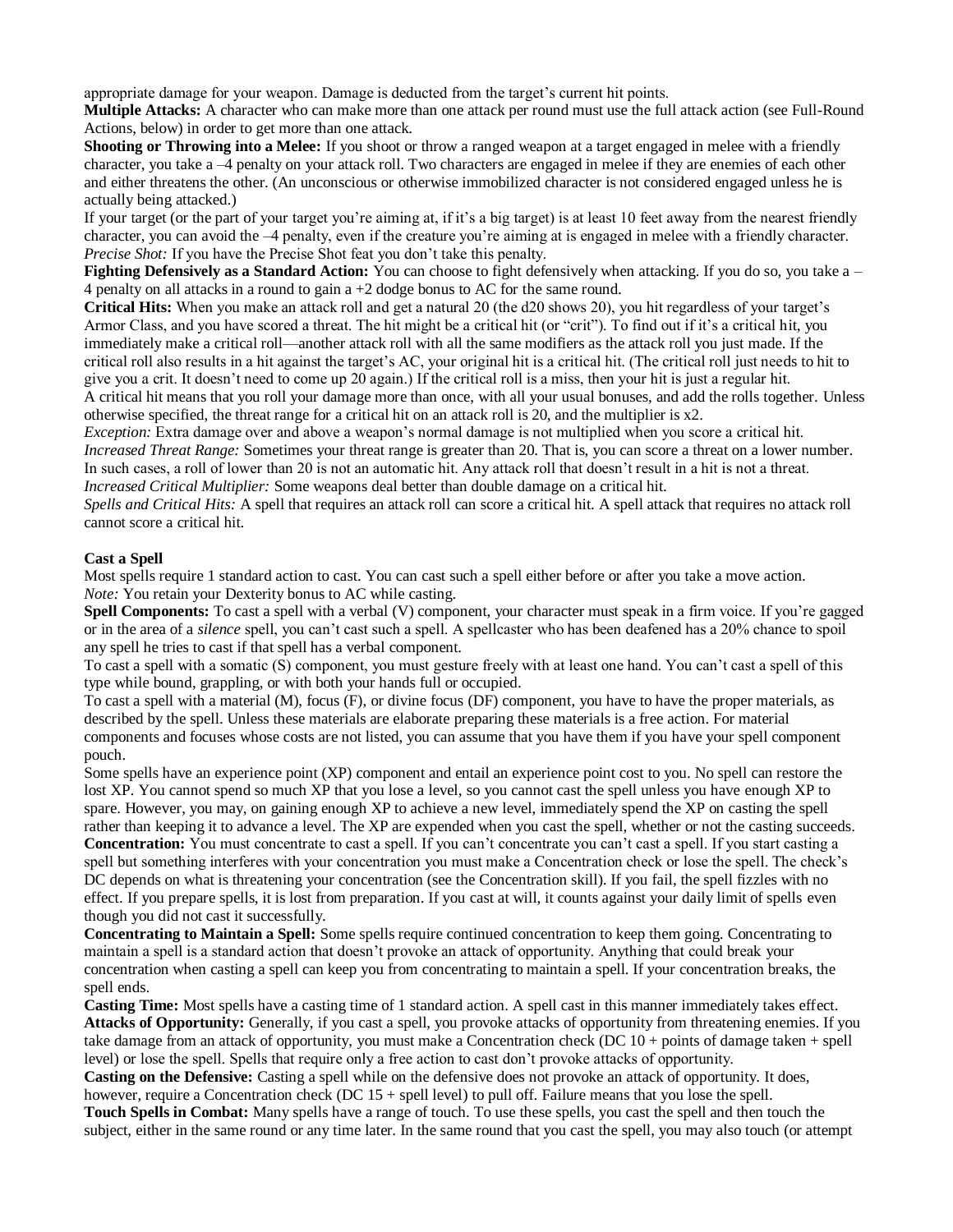to touch) the target. You may take your move before casting the spell, after touching the target, or between casting the spell and touching the target. You can automatically touch one friend or use the spell on yourself, but to touch an opponent, you must succeed on an attack roll.

*Touch Attacks:* Touching an opponent with a touch spell is considered to be an armed attack and therefore does not provoke attacks of opportunity. However, the act of casting a spell does provoke an attack of opportunity. Touch attacks come in two types: melee touch attacks and ranged touch attacks. You can score critical hits with either type of attack. Your opponent's AC against a touch attack does not include any armor bonus, shield bonus, or natural armor bonus. His size modifier, Dexterity modifier, and deflection bonus (if any) all apply normally.

*Holding the Charge:* If you don't discharge the spell in the round when you cast the spell, you can hold the discharge of the spell (hold the charge) indefinitely. You can continue to make touch attacks round after round. You can touch one friend as a standard action or up to six friends as a full-round action. If you touch anything or anyone while holding a charge, even unintentionally, the spell discharges. If you cast another spell, the touch spell dissipates. Alternatively, you may make a normal unarmed attack (or an attack with a natural weapon) while holding a charge. In this case, you aren't considered armed and you provoke attacks of opportunity as normal for the attack. (If your unarmed attack or natural weapon attack doesn't provoke attacks of opportunity, neither does this attack.) If the attack hits, you deal normal damage for your unarmed attack or natural weapon and the spell discharges. If the attack misses, you are still holding the charge.

**Dismiss a Spell:** Dismissing an active spell is a standard action that doesn't provoke attacks of opportunity.

#### **Activate Magic Item**

Many magic items don't need to be activated. However, certain magic items need to be activated, especially potions, scrolls, wands, rods, and staffs. Activating a magic item is a standard action (unless the item description indicates otherwise). **Spell Completion Items:** Activating a spell completion item is the equivalent of casting a spell. It requires concentration and provokes attacks of opportunity. You lose the spell if your concentration is broken, and you can attempt to activate the item while on the defensive, as with casting a spell.

**Spell Trigger, Command Word, or Use-Activated Items:** Activating any of these kinds of items does not require concentration and does not provoke attacks of opportunity.

#### **Use Special Ability**

Using a special ability is usually a standard action, but whether it is a standard action, a full-round action, or not an action at all is defined by the ability.

**Spell-Like Abilities:** Using a spell-like ability works like casting a spell in that it requires concentration and provokes attacks of opportunity. Spell-like abilities can be disrupted. If your concentration is broken, the attempt to use the ability fails, but the attempt counts as if you had used the ability. The casting time of a spell-like ability is 1 standard action, unless the ability description notes otherwise.

*Using a Spell-Like Ability on the Defensive:* You may attempt to use a spell-like ability on the defensive, just as with casting a spell. If the Concentration check (DC 15 + spell level) fails, you can't use the ability, but the attempt counts as if you had used the ability.

**Supernatural Abilities:** Using a supernatural ability is usually a standard action (unless defined otherwise by the ability's description). Its use cannot be disrupted, does not require concentration, and does not provoke attacks of opportunity. **Extraordinary Abilities:** Using an extraordinary ability is usually not an action because most extraordinary abilities automatically happen in a reactive fashion. Those extraordinary abilities that are actions are usually standard actions that cannot be disrupted, do not require concentration, and do not provoke attacks of opportunity.

#### **Total Defense**

You can defend yourself as a standard action. You get a +4 dodge bonus to your AC for 1 round. Your AC improves at the start of this action. You can't combine total defense with fighting defensively or with the benefit of the Combat Expertise feat (since both of those require you to declare an attack or full attack). You can't make attacks of opportunity while using total defense.

#### **Start/Complete Full-Round Action**

The "start full-round action" standard action lets you start undertaking a full-round action, which you can complete in the following round by using another standard action. You can't use this action to start or complete a full attack, charge, run, or withdraw.

#### MOVE ACTIONS

With the exception of specific movement-related skills, most move actions don't require a check.

#### **Move**

The simplest move action is moving your speed. If you take this kind of move action during your turn, you can't also take a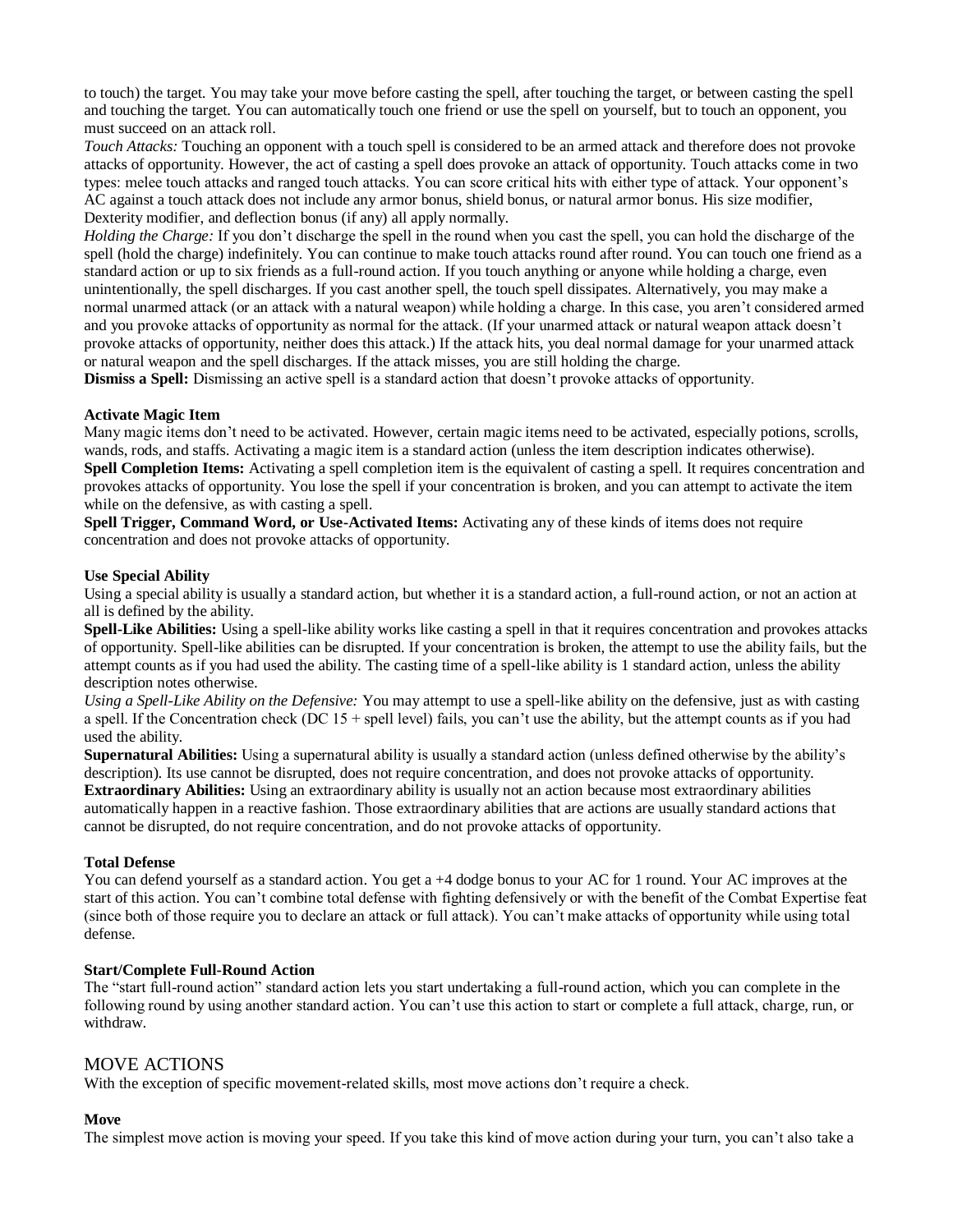#### 5-foot step.

Many nonstandard modes of movement are covered under this category, including climbing (up to one-quarter of your speed) and swimming (up to one-quarter of your speed).

**Accelerated Climbing:** You can climb one-half your speed as a move action by accepting a –5 penalty on your Climb check. **Crawling:** You can crawl 5 feet as a move action. Crawling incurs attacks of opportunity from any attackers who threaten you at any point of your crawl.

#### **Draw or Sheathe a Weapon**

Drawing a weapon so that you can use it in combat, or putting it away so that you have a free hand, requires a move action. This action also applies to weapon-like objects carried in easy reach, such as wands. If your weapon or weapon-like object is stored in a pack or otherwise out of easy reach, treat this action as retrieving a stored item.

If you have a base attack bonus of +1 or higher, you may draw a weapon as a free action combined with a regular move. If you have the Two-Weapon Fighting feat, you can draw two light or one-handed weapons in the time it would normally take you to draw one.

Drawing ammunition for use with a ranged weapon (such as arrows, bolts, sling bullets, or shuriken) is a free action.

#### **Ready or Loose a Shield**

Strapping a shield to your arm to gain its shield bonus to your AC, or unstrapping and dropping a shield so you can use your shield hand for another purpose, requires a move action. If you have a base attack bonus of +1 or higher, you can ready or loose a shield as a free action combined with a regular move.

Dropping a carried (but not worn) shield is a free action.

#### **Manipulate an Item**

In most cases, moving or manipulating an item is a move action.

This includes retrieving or putting away a stored item, picking up an item, moving a heavy object, and opening a door. Examples of this kind of action, along with whether they incur an attack of opportunity, are given in Table: Actions in Combat.

#### **Direct or Redirect a Spell**

Some spells allow you to redirect the effect to new targets or areas after you cast the spell. Redirecting a spell requires a move action and does not provoke attacks of opportunity or require concentration.

#### **Stand Up**

Standing up from a prone position requires a move action and provokes attacks of opportunity.

#### **Mount/Dismount a Steed**

Mounting or dismounting from a steed requires a move action.

**Fast Mount or Dismount:** You can mount or dismount as a free action with a DC 20 Ride check (your armor check penalty, if any, applies to this check). If you fail the check, mounting or dismounting is a move action instead. (You can't attempt a fast mount or fast dismount unless you can perform the mount or dismount as a move action in the current round.)

#### FULL-ROUND ACTIONS

A full-round action requires an entire round to complete. Thus, it can't be coupled with a standard or a move action, though if it does not involve moving any distance, you can take a 5-foot step.

#### **Full Attack**

If you get more than one attack per round because your base attack bonus is high enough, because you fight with two weapons or a double weapon or for some special reason you must use a full-round action to get your additional attacks. You do not need to specify the targets of your attacks ahead of time. You can see how the earlier attacks turn out before assigning the later ones.

The only movement you can take during a full attack is a 5-foot step. You may take the step before, after, or between your attacks.

If you get multiple attacks because your base attack bonus is high enough, you must make the attacks in order from highest bonus to lowest. If you are using two weapons, you can strike with either weapon first. If you are using a double weapon, you can strike with either part of the weapon first.

**Deciding between an Attack or a Full Attack:** After your first attack, you can decide to take a move action instead of making your remaining attacks, depending on how the first attack turns out. If you've already taken a 5-foot step, you can't use your move action to move any distance, but you could still use a different kind of move action.

**Fighting Defensively as a Full-Round Action:** You can choose to fight defensively when taking a full attack action. If you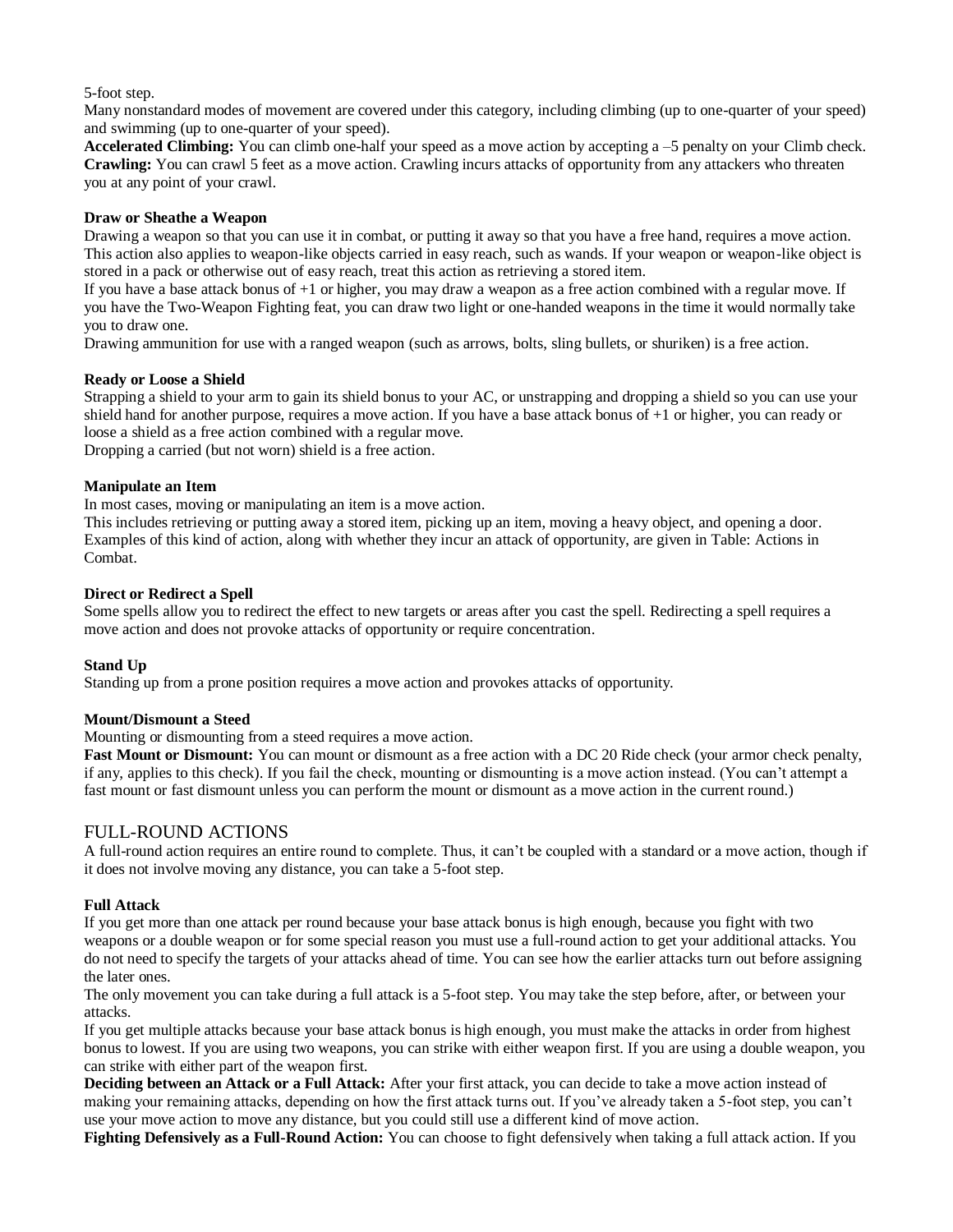do so, you take a  $-4$  penalty on all attacks in a round to gain a  $+2$  dodge bonus to AC for the same round. **Cleave:** The extra attack granted by the Cleave feat or Great Cleave feat can be taken whenever they apply. This is an exception to the normal limit to the number of attacks you can take when not using a full attack action.

#### **Cast a Spell**

A spell that takes 1 round to cast is a full-round action. It comes into effect just before the beginning of your turn in the round after you began casting the spell. You then act normally after the spell is completed.

A spell that takes 1 minute to cast comes into effect just before your turn 1 minute later (and for each of those 10 rounds, you are casting a spell as a full-round action). These actions must be consecutive and uninterrupted, or the spell automatically fails.

When you begin a spell that takes 1 round or longer to cast, you must continue the invocations, gestures, and concentration from one round to just before your turn in the next round (at least). If you lose concentration after starting the spell and before it is complete, you lose the spell.

You only provoke attacks of opportunity when you begin casting a spell, even though you might continue casting for at least one full round. While casting a spell, you don't threaten any squares around you.

This action is otherwise identical to the cast a spell action described under Standard Actions.

**Casting a Metamagic Spell:** Sorcerers and bards must take more time to cast a metamagic spell (one enhanced by a metamagic feat) than a regular spell. If a spell's normal casting time is 1 standard action, casting a metamagic version of the spell is a full-round action for a sorcerer or bard. Note that this isn't the same as a spell with a 1-round casting time—the spell takes effect in the same round that you begin casting, and you aren't required to continue the invocations, gestures, and concentration until your next turn. For spells with a longer casting time, it takes an extra full-round action to cast the metamagic spell.

Clerics must take more time to spontaneously cast a metamagic version of a *cure* or *inflict* spell. Spontaneously casting a metamagic version of a spell with a casting time of 1 standard action is a full-round action, and spells with longer casting times take an extra full-round action to cast.

#### **Use Special Ability**

Using a special ability is usually a standard action, but some may be full-round actions, as defined by the ability.

#### **Withdraw**

Withdrawing from melee combat is a full-round action. When you withdraw, you can move up to double your speed. The square you start out in is not considered threatened by any opponent you can see, and therefore visible enemies do not get attacks of opportunity against you when you move from that square. (Invisible enemies still get attacks of opportunity against you, and you can't withdraw from combat if you're blinded.) You can't take a 5-foot step during the same round in which you withdraw.

If, during the process of withdrawing, you move out of a threatened square (other than the one you started in), enemies get attacks of opportunity as normal.

You may not withdraw using a form of movement for which you don't have a listed speed.

Note that despite the name of this action, you don't actually have to leave combat entirely.

**Restricted Withdraw:** If you are limited to taking only a standard action each round you can withdraw as a standard action. In this case, you may move up to your speed (rather than up to double your speed).

#### **Run**

You can run as a full-round action. (If you do, you do not also get a 5-foot step.) When you run, you can move up to four times your speed in a straight line (or three times your speed if you're in heavy armor). You lose any Dexterity bonus to AC unless you have the Run feat

You can run for a number of rounds equal to your Constitution score, but after that you must make a DC 10 Constitution check to continue running. You must check again each round in which you continue to run, and the DC of this check increases by 1 for each check you have made. When you fail this check, you must stop running. A character who has run to his limit must rest for 1 minute (10 rounds) before running again. During a rest period, a character can move no faster than a normal move action.

You can't run across difficult terrain or if you can't see where you're going.

A run represents a speed of about 12 miles per hour for an unencumbered human.

#### **Move 5 Feet through Difficult Terrain**

In some situations, your movement may be so hampered that you don't have sufficient speed even to move 5 feet (a single square). In such a case, you may spend a full-round action to move 5 feet (1 square) in any direction, even diagonally. Even though this looks like a 5-foot step, it's not, and thus it provokes attacks of opportunity normally.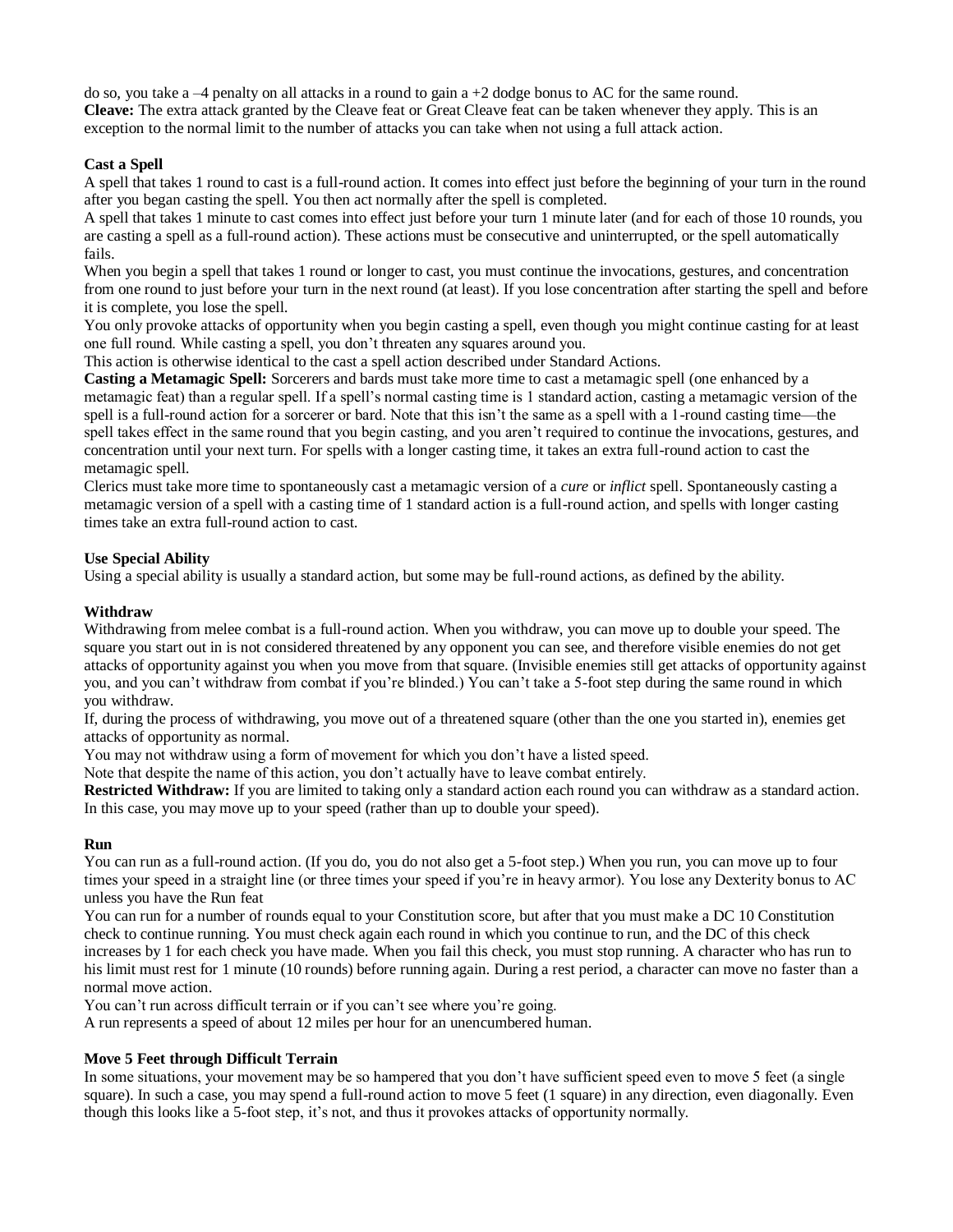## FREE ACTIONS

Free actions don't take any time at all, though there may be limits to the number of free actions you can perform in a turn. Free actions rarely incur attacks of opportunity. Some common free actions are described below.

#### **Drop an Item**

Dropping an item in your space or into an adjacent square is a free action.

#### **Drop Prone**

Dropping to a prone position in your space is a free action.

#### **Speak**

In general, speaking is a free action that you can perform even when it isn't your turn. Speaking more than few sentences is generally beyond the limit of a free action.

#### **Cease Concentration on Spell**

You can stop concentrating on an active spell as a free action.

#### **Cast a Quickened Spell**

You can cast a quickened spell (see the Quicken Spell feat) or any spell whose casting time is designated as a free action as a free action. Only one such spell can be cast in any round, and such spells don't count toward your normal limit of one spell per round. Casting a spell with a casting time of a free action doesn't incur an attack of opportunity.

### MISCELLANEOUS ACTIONS

#### **Take 5-Foot Step**

You can move 5 feet in any round when you don't perform any other kind of movement. Taking this 5-foot step never provokes an attack of opportunity. You can't take more than one 5-foot step in a round, and you can't take a 5-foot step in the same round when you move any distance.

You can take a 5-foot step before, during, or after your other actions in the round.

You can only take a 5-foot-step if your movement isn't hampered by difficult terrain or darkness. Any creature with a speed of 5 feet or less can't take a 5-foot step, since moving even 5 feet requires a move action for such a slow creature. You may not take a 5-foot step using a form of movement for which you do not have a listed speed.

#### **Use Feat**

Certain feats let you take special actions in combat. Other feats do not require actions themselves, but they give you a bonus when attempting something you can already do. Some feats are not meant to be used within the framework of combat. The individual feat descriptions tell you what you need to know about them.

#### **Use Skill**

Most skill uses are standard actions, but some might be move actions, full-round actions, free actions, or something else entirely.

The individual skill descriptions tell you what sorts of actions are required to perform skills.

## INJURY AND DEATH

Your hit points measure how hard you are to kill. No matter how many hit points you lose, your character isn't hindered in any way until your hit points drop to 0 or lower.

#### LOSS OF HIT POINTS

The most common way that your character gets hurt is to take lethal damage and lose hit points

**What Hit Points Represent:** Hit points mean two things in the game world: the ability to take physical punishment and keep going, and the ability to turn a serious blow into a less serious one.

**Effects of Hit Point Damage:** Damage doesn't slow you down until your current hit points reach 0 or lower. At 0 hit points, you're disabled.

At from –1 to –9 hit points, you're dying.

At –10 or lower, you're dead.

**Massive Damage:** If you ever sustain a single attack deals 50 points of damage or more and it doesn't kill you outright, you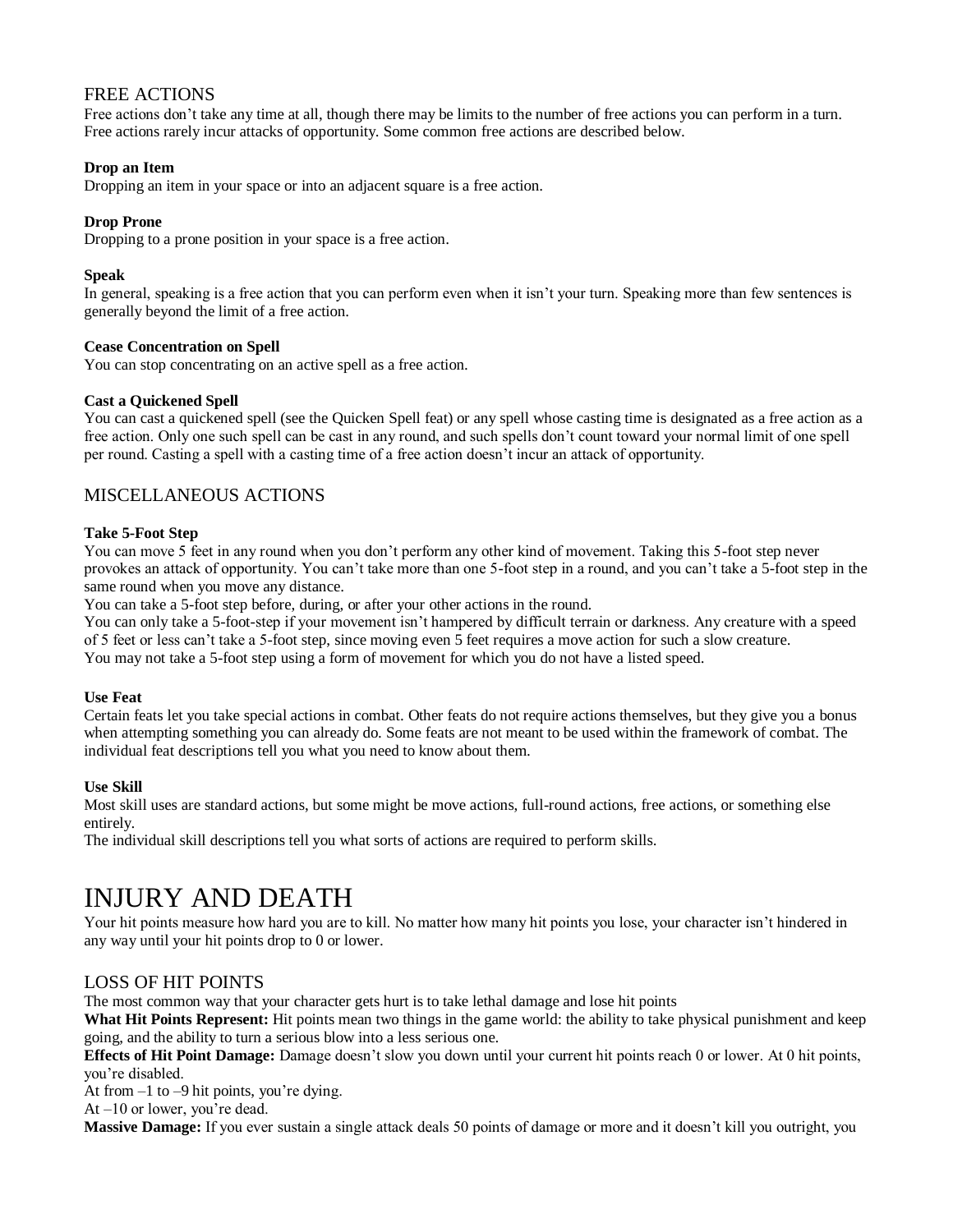must make a DC 15 Fortitude save. If this saving throw fails, you die regardless of your current hit points. If you take 50 points of damage or more from multiple attacks, no one of which dealt 50 or more points of damage itself, the massive damage rule does not apply.

## DISABLED (0 HIT POINTS)

When your current hit points drop to exactly 0, you're disabled.

You can only take a single move or standard action each turn (but not both, nor can you take full-round actions). You can take move actions without further injuring yourself, but if you perform any standard action (or any other strenuous action) you take 1 point of damage after the completing the act. Unless your activity increased your hit points, you are now at –1 hit points, and you're dying.

Healing that raises your hit points above 0 makes you fully functional again, just as if you'd never been reduced to 0 or fewer hit points.

You can also become disabled when recovering from dying. In this case, it's a step toward recovery, and you can have fewer than 0 hit points (see Stable Characters and Recovery, below).

#### DYING (–1 TO –9 HIT POINTS)

When your character's current hit points drop to between  $-1$  and  $-9$  inclusive, he's dying.

A dying character immediately falls unconscious and can take no actions.

A dying character loses 1 hit point every round. This continues until the character dies or becomes stable (see below).

#### DEAD (–10 HIT POINTS OR LOWER)

When your character's current hit points drop to –10 or lower, or if he takes massive damage (see above), he's dead. A character can also die from taking ability damage or suffering an ability drain that reduces his Constitution to 0.

### STABLE CHARACTERS AND RECOVERY

On the next turn after a character is reduced to between –1 and –9 hit points and on all subsequent turns, roll d% to see whether the dying character becomes stable. He has a 10% chance of becoming stable. If he doesn't, he loses 1 hit point. (A character who's unconscious or dying can't use any special action that changes the initiative count on which his action occurs.)

If the character's hit points drop to –10 or lower, he's dead.

You can keep a dying character from losing any more hit points and make him stable with a DC 15 Heal check.

If any sort of healing cures the dying character of even 1 point of damage, he stops losing hit points and becomes stable. Healing that raises the dying character's hit points to 0 makes him conscious and disabled. Healing that raises his hit points to 1 or more makes him fully functional again, just as if he'd never been reduced to 0 or lower. A spellcaster retains the spellcasting capability she had before dropping below 0 hit points.

A stable character who has been tended by a healer or who has been magically healed eventually regains consciousness and recovers hit points naturally. If the character has no one to tend him, however, his life is still in danger, and he may yet slip away.

**Recovering with Help:** One hour after a tended, dying character becomes stable, roll d%. He has a 10% chance of becoming conscious, at which point he is disabled (as if he had 0 hit points). If he remains unconscious, he has the same chance to revive and become disabled every hour. Even if unconscious, he recovers hit points naturally. He is back to normal when his hit points rise to 1 or higher.

**Recovering without Help:** A severely wounded character left alone usually dies. He has a small chance, however, of recovering on his own.

A character who becomes stable on his own (by making the 10% roll while dying) and who has no one to tend to him still loses hit points, just at a slower rate. He has a 10% chance each hour of becoming conscious. Each time he misses his hourly roll to become conscious, he loses 1 hit point. He also does not recover hit points through natural healing.

Even once he becomes conscious and is disabled, an unaided character still does not recover hit points naturally. Instead, each day he has a 10% chance to start recovering hit points naturally (starting with that day); otherwise, he loses 1 hit point. Once an unaided character starts recovering hit points naturally, he is no longer in danger of naturally losing hit points (even if his current hit point total is negative).

#### HEALING

After taking damage, you can recover hit points through natural healing or through magical healing. In any case, you can't regain hit points past your full normal hit point total.

**Natural Healing:** With a full night's rest (8 hours of sleep or more), you recover 1 hit point per character level. Any significant interruption during your rest prevents you from healing that night.